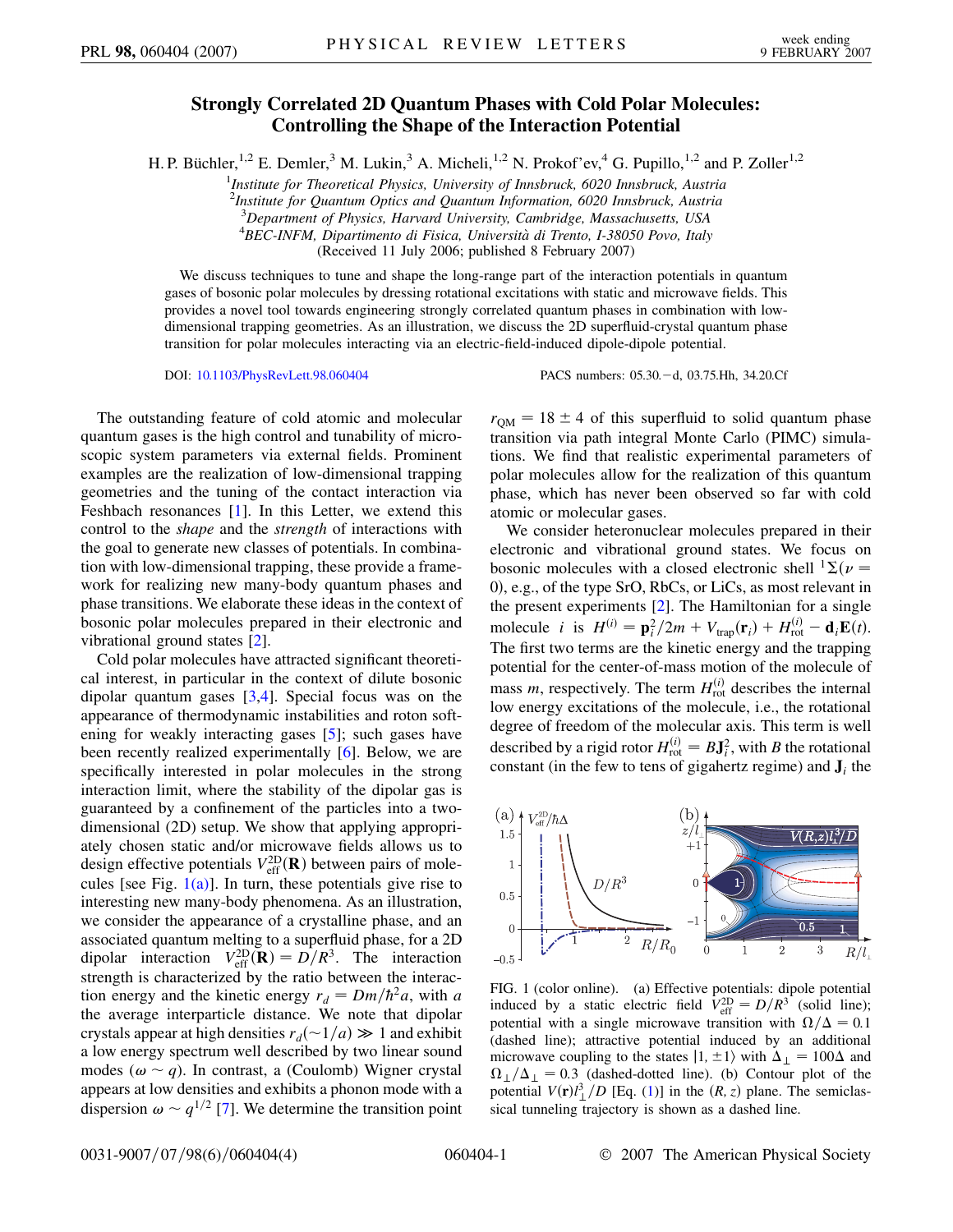dimensionless angular momentum. The rotational states  $|J, M\rangle$  with quantization axis *z* and with eigenenergies  $BJ(J + 1)$  are coupled by a static or microwave field **E** via the electric dipole moment **d***<sup>i</sup>* (typically of the order of a few Debye). We assume a setup where the molecules are confined to a 2D configuration in the *x; y* plane by a tight harmonic trapping potential  $m\omega_{\perp}^2 z_i^2/2$ , with  $\omega_{\perp} =$  $\hbar/ma_{\perp}^2$ , as provided by an optical potential. We remark that the different dynamic polarizabilities parallel and perpendicular to the molecular axis give rise to tensor shifts, which provide an additional (small) state-dependent potential for excited rotational states [\[8\]](#page-3-7).

The interaction of two polar molecules at distance  $r =$  $|\mathbf{r}| = |\mathbf{r}_1 - \mathbf{r}_2|$  is described by the Hamiltonian  $H =$  $V_{dd} = V_{dd} + V_{dd}$ , with the dipole-dipole interaction  $V_{dd} =$  $\left[\mathbf{d}_1 \mathbf{d}_2 - 3(\mathbf{d}_1 \mathbf{n})(\mathbf{d}_2 \mathbf{n})\right] / r^3$  and  $\mathbf{n} = \mathbf{r}/r$  as the unit vector [\[3\]](#page-3-2). In the absence of external fields **E**, the interaction of two molecules in their rotational ground state is determined by the van der Waals attraction  $V_{vdW} \sim -C_6/r^6$ , with  $C_6 \approx d^4/6B$ , valid outside of the molecular core region  $r > r_{\text{rot}} \equiv (d^2/B)^{1/3}$ . By dressing with an external field **E**, we induce and design long-range interactions. On a formal level, the derivation of the effective interaction proceeds in two steps. (i) We derive a set of Born-Oppenheimer (BO) potentials by first separating into center-of-mass and relative coordinates and diagonalizing the Hamiltonian for the relative motion for fixed molecular positions **r**,  $H_{rel} \equiv \sum_{i=1,2} (H_{rot}^{(i)} - \mathbf{d}_i \mathbf{E}) + V_{dd}$ . Within an adiabatic approximation, the corresponding eigenvalues play the role of an effective  $V_{\text{eff}}^{\text{3D}}(\mathbf{r})$  interaction potential in a given state manifold dressed by the external field. (ii) We eliminate the motional degrees of freedom in the tightly confined *z* direction to obtain an effective 2D dynamics with interaction  $V_{\text{eff}}^{2D}(\mathbf{R})$ . This elimination is valid only for large distances, where  $|V_{\text{eff}}^{\text{3D}}(\mathbf{r})| < \hbar^2/ma_{\perp}^2$ ; see below. In the following, we consider the cases of a static field and a microwave field.

A *static electric field* applied perpendicular to the trap plane  $\mathbf{E} = E_z \mathbf{e}_z$  polarizes the rotational ground state of each molecule and induces finite dipole moments  $\langle \mathbf{d}_i \rangle$  = each molecule and molecules in the dipole moments  $\langle \mathbf{d}_i \rangle = \sqrt{D} \mathbf{e}_z$ . These give rise to a long-range dipole-dipole interaction  $V_{\text{eff}}^{3D}(\mathbf{r}) = D(r^2 - 3z^2)/r^5$ , where *D* is tunable by the field strength  $E<sub>z</sub>$  [\[9](#page-3-8)]. This expression of interacting dipoles aligned by the external field is valid for distances larger than  $r > r_{\star}$ , with  $r_{\star}$  defined by  $C_6/r_{\star}^6 \sim D/r_{\star}^3$ . Furthermore, for  $r > r_{\text{rot}}$  the BO approximation is easily fulfilled. The combination of the dipole-dipole interaction and the transverse trapping potential implies a potential

<span id="page-1-0"></span>
$$
V(\mathbf{r}) = V_{\text{eff}}^{3D}(\mathbf{r}) + \frac{m\omega_{\perp}^2}{4}z^2 = \frac{D}{l_{\perp}^3} \left[ \frac{l_{\perp}^3}{r^3} - 3\frac{z^2 l_{\perp}^3}{r^5} + \frac{z^2}{2l_{\perp}^2} \right], \quad (1)
$$

with  $l_{\perp} = (Dm/2\hbar^2 a_{\perp})^{1/5} a_{\perp}$  [see Fig. [1\(b\)](#page-0-0)] and where we require  $l_{\perp} \gg \max(r_{\star}, r_{\rm rot})$ . The above potential has a saddle point at  $R_s \approx 1.28l_\perp$  and  $z_s \approx \pm 0.64l_\perp$  with the potential height  $V_s \approx 0.34D/l_{\perp}^3$ . As a consequence, the short distance regime  $r < l_{\perp}$  is separated by a potential barrier from the large distance regime  $r > l_1$ . Within a semiclassical approximation, the tunneling rate through this barrier takes the form  $\Gamma = \omega_p \exp[-c(Dm/2\hbar^2 a_\perp)^{2/5}]$ , with  $c \approx$ 5.86 and  $\omega_p \sim \sqrt{D/ma^5}$  the "attempt frequency." Therefore, in the strongly interacting limit with a tight confinement, the tunneling rate is exponentially suppressed, and the probability to find two particles at a distance  $r < l_1$  is negligible and guarantees the stability of an ensemble of polar molecules. Then the system is completely determined by the interaction potential at large distances  $r \gg l_{\perp}$ , which is, in particular, also much larger than the short distances scales  $r_{\star}$ ,  $r_{\text{rot}}$ . Thus, we can reduce the interaction to an effective 2D potential by integrating out the fast transverse motion as

$$
V_{\rm eff}^{\rm 2D}(\mathbf{R}) = \int dz_1 \int dz_2 |\psi_{\perp}(z_1)|^2 |\psi_{\perp}(z_2)|^2 V_{\rm eff}^{\rm 3D}(\mathbf{r}), \quad (2)
$$

where  $\psi_{\perp}(z_i) = \exp(-z_i^2/2a_{\perp}^2)/(\pi a_{\perp}^2)^{1/4}$  is the ground state harmonic oscillator wave function in the tightly confined *z* direction and is valid for distance  $R > (D/\hbar \omega)$ <sup>1/3</sup> [note that  $l_{\perp} \sim (D/\hbar \omega_{\perp})^{1/3}$  for realistic parameters]. Therefore, the effective 2D interaction reduces to  $V_{\text{eff}}^{\text{2D}} \approx$  $D/R^3$  for large separations  $R \gg l_{\perp} \gg r_{\star}$ ,  $r_{\rm rot}$ .

*Microwave fields* can drive the transition of a molecule from the ground to the first excited rotational state. We denote the corresponding Rabi frequency by  $\Omega$  and the detuning by  $\Delta$ . In the weak driving limit  $\Omega < \Delta$ , the molecules are essentially in their rotational ground state with ac Stark shifted energy and a small admixture from the excited state. For two molecules approaching each other and blue detuning  $\Delta > 0$  (cf. Fig. [2](#page-1-1)), the microwave field will be resonant at distance  $R_0$  with  $d^2/R_0^3 \sim \hbar \Delta$ ; i.e., the ground and first excited rotational states will be strongly mixed. This gives rise to an effective BO potential, which for  $r < R_0$  exhibits a strong repulsion inherited from the  $\sim 1/r^3$  excited state dipole-dipole interactions.

<span id="page-1-1"></span>

<span id="page-1-2"></span>FIG. 2 (color online). (a) Energy levels of the rotor in a weak electric field. The microwave transition with detuning  $\Delta$  and Rabi frequency  $\Omega$  is shown as the arrow. (b) BO potentials for the internal states for  $\Omega = 0$ , where  $|g; e\rangle_{\pm} \equiv (|g; e \rangle \pm \frac{1}{2}$ the internal states for  $\Omega = 0$ , where  $|g; e\rangle_{\pm} \equiv (|g; e\rangle \pm |e; g\rangle)/\sqrt{2}$  denote the first excited states. (c) Avoided level crossing due to the microwave coupling with the effective BO potential  $V_{\text{eff}}^{3D}$  given by the highest eigenenergy state.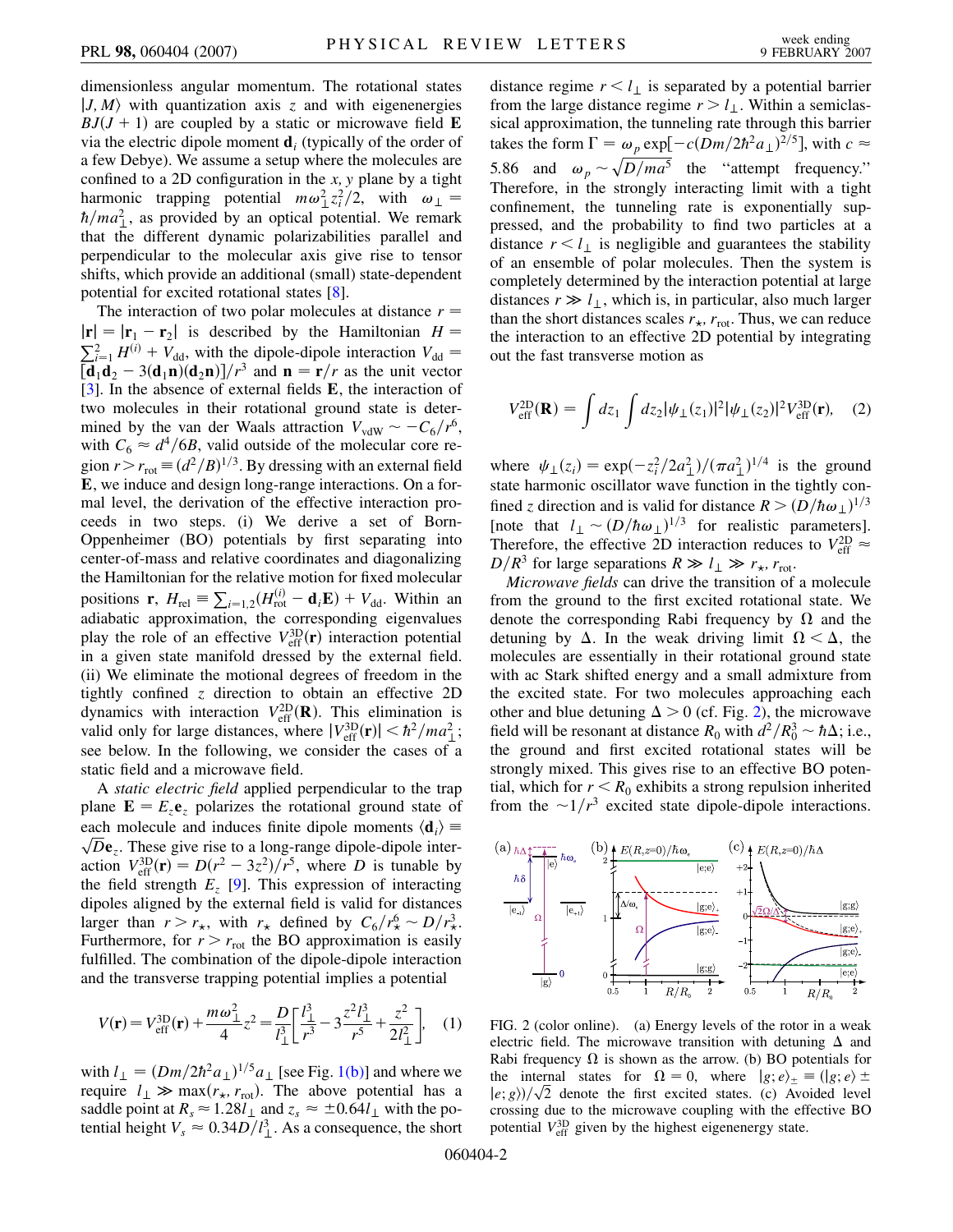Similar ideas have been discussed as a ''blue shield'' in the context of alkali atoms [[10\]](#page-3-9).

As an example, we consider a microwave field with polarization along the *z* axis, driving the transition between the ground state and the first excited state with  $M = 0$ . Excitations into higher states are suppressed due to the anharmonicity of the spectrum, and spontaneous emission is irrelevant in the microwave regime. The interaction Hamiltonian also couples the excited state  $|1, 0\rangle$  to the states  $|1, \pm 1\rangle$  for nonvanishing *z* (note that such a coupling can also be induced by the tensor shift). In the following, we suppress this coupling by introducing a (weak) static electric field  $E_z \ll B/d$ , lifting the degeneracy of the  $J =$ 1 manifold by  $\delta \gg \Delta$  [see Figs. [2\(a\)](#page-1-2) and [2\(b\)\]](#page-1-2), and we focus on distances  $r > r_\delta = (d^2/\hbar \delta)^{1/3}$ . For each polar molecule, the system reduces to a two level system with the ground state  $|g\rangle$  and the first excited state  $|e\rangle$  (*M* = 0) dressed by the electric field and energy difference  $\hbar \omega_e$ . In a rotating frame, the Hamiltonian  $H_{rel}$  expressed in the basis  $\{ |g; g\rangle, |g; e\rangle, |e; g\rangle, |e; e\rangle\}$  becomes

$$
H_{\text{rel}} = \hbar \begin{bmatrix} 0 & \Omega & \Omega & 0 \\ \Omega & -\Delta & D\nu(\mathbf{r}) & \Omega \\ \Omega & D\nu(\mathbf{r}) & -\Delta & \Omega \\ 0 & \Omega & \Omega & -2\Delta \end{bmatrix} + \hbar \nu(\mathbf{r}) W, (3)
$$

where *W* denotes a diagonal matrix with the entries  $\{D_g, \sqrt{D_g D_e}, \sqrt{D_g D_e}, D_e\}$  accounting for the weak dipole interaction induced by the static field  $E_z$ , with  $D_g =$  $|\langle g|\mathbf{d}_i|g\rangle|^2$  and  $D_e = |\langle e|\mathbf{d}_i|e\rangle|^2$ , while  $D \approx d^2/3$  accounts for the dipole transition element between the ground and excited state, and  $\nu(\mathbf{r}) = (r^2 - 3z^2)/\hbar r^5$  is the shape of the dipole interaction. The effective BO potential  $V_{\text{eff}}^{3D}(\mathbf{r})$  derives now from the eigenenergy of the state adiabatically connecting to  $|g, g\rangle$  for  $r \rightarrow \infty$  and is given by the highest energy level; see Fig. [2\(c\).](#page-1-2) We find that for a detuning  $\Delta$ with  $R_0 = (D/\hbar\Delta)^{1/3} \gg l_\perp \gtrsim r_\delta$  the combination of the transverse trapping potential with  $V_{\text{eff}}^{3D}$  provides again a large tunneling barrier separating the short distance regime from the long distance regime. We emphasize that the existence of this barrier makes the system stable—in contrast to the incomplete shielding discussed previously in the context of blue shielding with lasers [[10](#page-3-9)]. Then, in analogy to the discussion of the static electric field, we obtain the effective 2D potential via integrating out the transverse motion; the effective potential  $V_{\text{eff}}^{\text{2D}}$  is shown in Fig. [1\(a\)](#page-0-0). The distance  $R_0$  separates a weakly interacting regime at large distances  $R > R_0$ , with  $V_{\text{eff}}^{\text{2D}} \sim$  $[(2\Omega^2/\Delta^2)D + D_g]/R^3$ , from a strongly repulsive regime, with  $V_{\text{eff}}^{\text{2D}} \sim D/R^3$  on distances  $l_{\perp} < R < R_0$ .

The BO approximation above is valid as long as the passage through the level crossing at  $R_0$  is adiabatic. For a realistic setup with average interparticle distance  $a \sim R_0$ , the average particle velocity can be estimated as  $\hbar/R_0m$ . Then the Landau-Zener probability for a diabatic crossing reduces to  $P_{\text{LZ}} = \exp[-2\pi(Dm\Omega^2/\hbar^2 R_0\Delta^2)]$ , and the BO approximation is valid for  $\Delta^2/\Omega^2 < Dm/\hbar^2 R_0$ . This condition competes with the weak coupling constraint  $\Omega^2/\Delta^2$  < 1. However, for  $\Omega/\Delta \sim 0.1$ , both conditions can be satisfied for strong dipole interactions with  $r_d > 100$ .

The use of additional microwave fields coupling to the  $|1, \pm 1\rangle$  states with detuning  $\Delta_{\perp} \gg \Delta$  and Rabi frequency  $\Omega_{\perp}$  allows for further shaping of the effective potentials. One such example is shown in Fig.  $1(a)$ , where  $V_{\text{eff}}^{2D}$  in the long-range part  $R > R_0$  becomes attractive and allows for the existence of bimolecular bound states.

The above discussion provides the microscopic justification for studying an ensemble of polar molecules in 2D interacting via (modified) dipole-dipole potentials. The general many-body Hamiltonian reads [[11](#page-3-10)]

$$
H = \sum_{i} \frac{\mathbf{p}_i^2}{2m} + \sum_{i < j} V_{\text{eff}}^{\text{2D}} (\mathbf{R}_i - \mathbf{R}_j). \tag{4}
$$

The first term accounts for the kinetic energy within the *x; y* plane, while the second term denotes the effective interaction potential with the strong repulsion  $-D/R^3$  on short distances  $r < R_0$ ; see above. The validity of this effective Hamiltonian requires that tunneling events through the barrier of the interparticle potential are suppressed, i.e., strong interactions and tight confinement with  $Dm/\hbar^2 a_{\perp} \gg 1$ . In turn, for decreasing interactions, tunneling through the barrier takes place, and three-body recombinations become relevant, driving a crossover into a potentially unstable regime (note that the approach towards this intermediate region from the weakly interacting side has been previously discussed [[5\]](#page-3-4)). The Hamiltonian equation [\(4\)](#page-0-1) gives rise to novel quantum phenomena, which have not been accessed so far in the context of cold atoms or molecules. As an illustration, we focus on the interaction  $V_{\text{eff}}^{\text{2D}}(\mathbf{R}) = D/R^3$ . We present a tentative phase diagram of the system (see Fig. [3](#page-3-11)) and show that for realistic experimental parameters the polar molecules can be driven from the superfluid into the crystalline phase. Here the dimensionless parameter  $r_d$  equals  $r_d = Dm/\hbar^2 a$ and the particle density is  $n = 1/a^2$ .

In the limit of strong interactions  $r_d \gg 1$ , the polar molecules are in a crystalline phase for temperatures *T <*  $T_m$ , with  $T_m \approx 0.09D/a^3$  [\[12\]](#page-3-12). The configuration with minimal energy is a triangular lattice with spacing  $a<sub>L</sub>$  =  $(4/3)^{1/4}a$ . The excitations are two linear sound modes with characteristic phonon frequency  $\omega_p = \sqrt{D/a^5 m}$ . The static structure factor *S* diverges at a reciprocal lattice vector **K**, and  $S(K)/N$  acts as an order parameter for the crystalline phase. In the opposite limit of weak interactions  $r_d$  < 1, the ground state is a superfluid (SF) with a finite (quasi)condensate. The SF is characterized by a superfluid fraction  $\rho_s(T)$ , which depends on temperature *T*, with  $\rho_s(T=0) = 1$ . For finite temperature, a Berezinskii-Kosterlitz-Thouless transition towards a normal fluid is expected to occur at  $T_{\text{KT}} = \pi \rho_s \hbar^2 n/2m$ . In turn, very little is known on the intermediate strongly interacting regime with  $r_d \ge 1$ ; see [\[13\]](#page-3-13) for a discussion in 1D. Here we focus on this intermediate regime and determine the critical